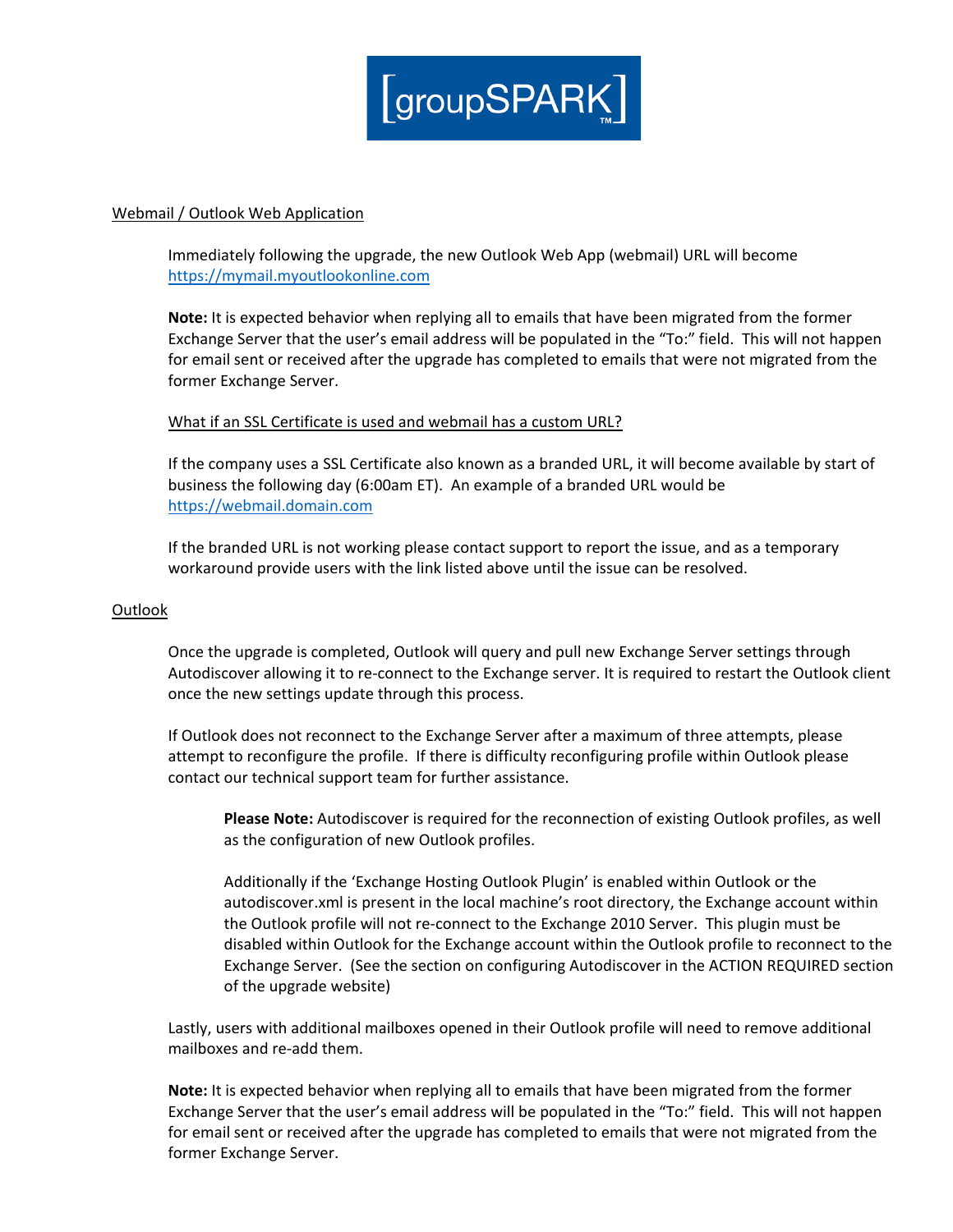All ActiveSync accounts must be deleted and re-added to the device to reconnect the device to the user's Exchange account.

In some cases it is only necessary to change the domain field to 'sh11.lan', and/or Server field to 'mymail.myoutlookonline.com' in your account settings. This can be attempted before deleting and readding the account that can be accomplished with the following settings:

# **ActiveSync settings after the upgrade is complete:**

Email: <Email Address> Password: <Email Address Password> Domain: sh11.lan Server: mymail.myoutlookonline.com Username: <See the Online Control Panel for Usernames>

If the ActiveSync profile cannot be reconfigured manually using the above settings, immediately reach out to our support team for further assistance.

# BlackBerry Devices and Tablets – BES Only

Blackberry devices will require several steps to reconfigure and reconnect to the Exchange Server:

1. Each individual BlackBerry device will require a security wipe. Email, contacts, and calendar information is stored on the Exchange, and will only be deleted from the phone with a security wipe.

**Note:** If there is information on the device which must be saved prior to the wipe, please back up the data using BlackBerry's proprietary Desktop Manager Software downloadable here: <http://us.blackberry.com/software/desktop.html>

- 2. Within the control panel, please "Re-Initialize BlackBerry Services" for this user's mailbox.
- 3. Once the device has been wiped and BES re-initialized, the steps can be followed for processing "Enterprise Activation" on the phone using the user's new email address, and the lower case password 'cat'.

If you need additional assistance, please contact our technical support team, and be prepared to provide the PIN for the BlackBerry Device.

# POP, IMAP, SMTP Relay

All POP, IMAP, and SMTP Relays must be reconfigured after the upgrade. If there are questions about which environment the upgrade will place the company, please contact support.

| Exchange 2010 SP3           | <b>POP</b>                         | <b>IMAP</b>                        | <b>SMTP Relay</b>                  |
|-----------------------------|------------------------------------|------------------------------------|------------------------------------|
| <b>Incoming Server Name</b> | mail11.myoutlookonline.com         | mail11.myoutlookonline.com         |                                    |
| <b>Outgoing Server Name</b> | mail11.myoutlookonline.com         | mail11.myoutlookonline.com         | mail11.myoutlookonline.com         |
| Username / Email Address    | <your address="" email=""></your>  | <your address="" email=""></your>  | <your address="" email=""></your>  |
| Password                    | <your email="" password=""></your> | <your email="" password=""></your> | <your email="" password=""></your> |
| Incoming Port (No SSL)      | 110                                | 143                                |                                    |
| Outgoing Port (No SSL)      | 25 or 587                          | 25 or 587                          | 25 or 587                          |
| Incoming Port (SSL)         | 995                                | 993                                | -                                  |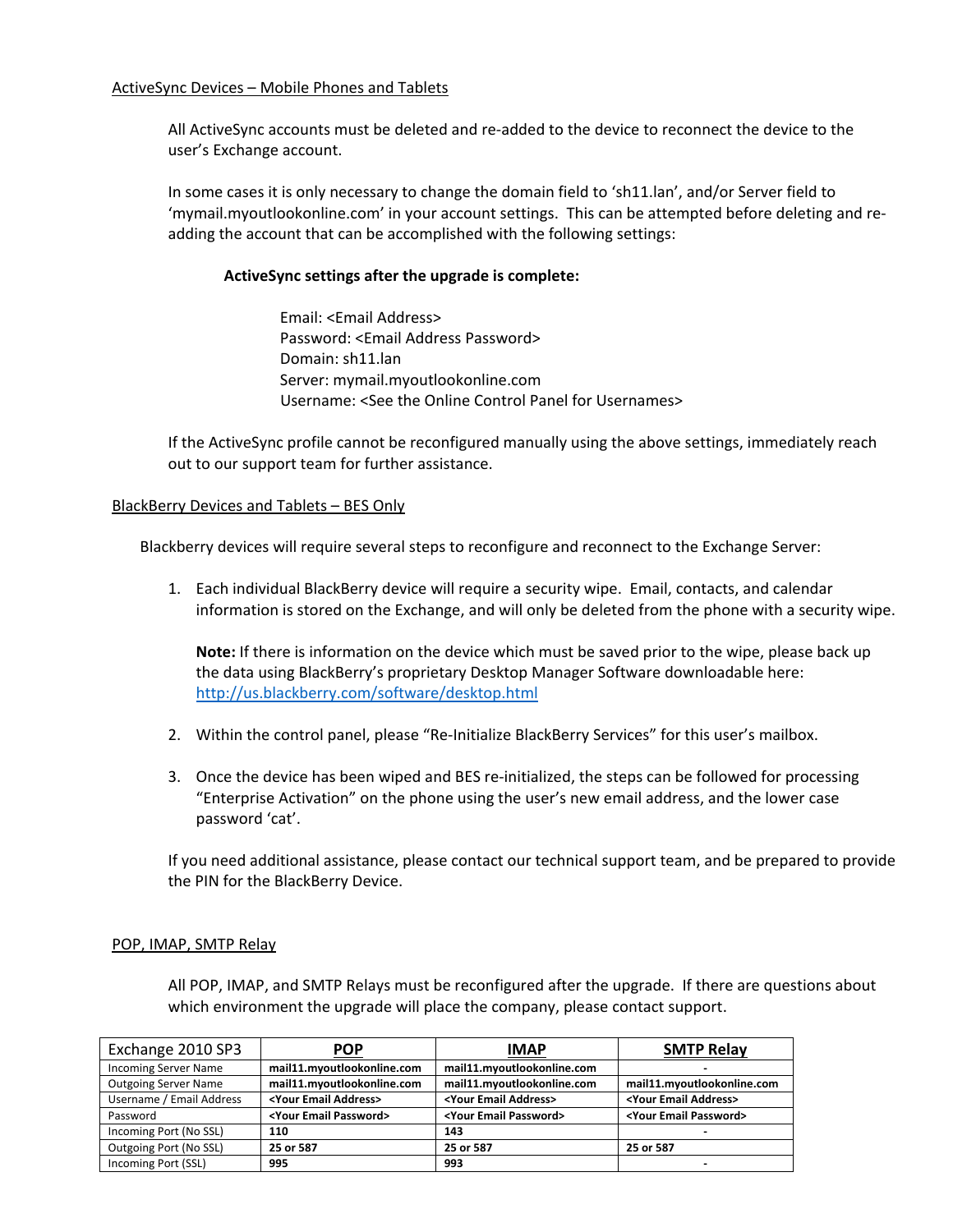| 465<br>Outgoing Port (SSL)<br>465<br>5 then select TLS<br>then select TLS<br>then select TLS<br>465 |  |  |  |  |
|-----------------------------------------------------------------------------------------------------|--|--|--|--|
|-----------------------------------------------------------------------------------------------------|--|--|--|--|

| Exchange 2013               | <b>POP</b>                         | <b>IMAP</b>                        | <b>SMTP Relay</b>                  |
|-----------------------------|------------------------------------|------------------------------------|------------------------------------|
| <b>Incoming Server Name</b> | mymail.myoutlookonline.com         | mymail.myoutlookonline.com         | -                                  |
| <b>Outgoing Server Name</b> | mymail.myoutlookonline.com         | mymail.myoutlookonline.com         | mymail.myoutlookonline.com         |
| Username / Email Address    | <your address="" email=""></your>  | <your address="" email=""></your>  | <your address="" email=""></your>  |
| Password                    | <your email="" password=""></your> | <your email="" password=""></your> | <your email="" password=""></your> |
| Incoming Port (No SSL)      | 110                                | 143                                |                                    |
| Outgoing Port (No SSL)      | 25 or 587                          | 25 or 587                          | Unavailable                        |
| Incoming Port (SSL)         | 995                                | 993                                |                                    |
| <b>Outgoing Port (SSL)</b>  | 465 then select TLS                | 465 then select TLS                | 587 then select TLS                |

Open relay is not permitted. Authentication is required, and therefore a mailbox is required. TLS is required with SMTP Relay in Exchange 2013.

You must set the FROM and LOGIN addresses to the same value within the SMTP Relay configuration. If other users must use this SMTP Relay to relay they must be granted SEND AS privileges through the control panel.

#### MAPI

MAPI is not available in Exchange 2010 or 2013

### Rules

Server-side rules are unaffected by the upgrade. Client-side rules for Outlook profiles that reconnect after the upgrade is complete will be unaffected by the upgrade. If reconfiguring Outlook profiles or upgrading Outlook client versions is necessary, please ensure client-side rules are backed up so that they can be reimported to the new profile when it has been reconfigured.

#### **Permissions**

# Mailbox Permissions & Calendar Permissions

Mailbox permissions as accessed and edited through the Online Control Panel are unaffected by the upgrade.

If there are issues please reach out to support.

#### Delegates

Delegate permissions are unaffected by the upgrade.

If there are issues please reach out to support.

#### Public Folders

Public Folders will be moved the night of the scheduled upgrade and should not be used until after 6am the following morning when they should become again available. Any changes made between 6:00pm ET on the day of the scheduled upgrade and 6:00am ET the morning following the upgrade will be permanently lost.

Most public folder migrations take between 24-48 hours; however, based on size public folder migrations may exceed one week. We typically see delays in excess of 24 hours in public folder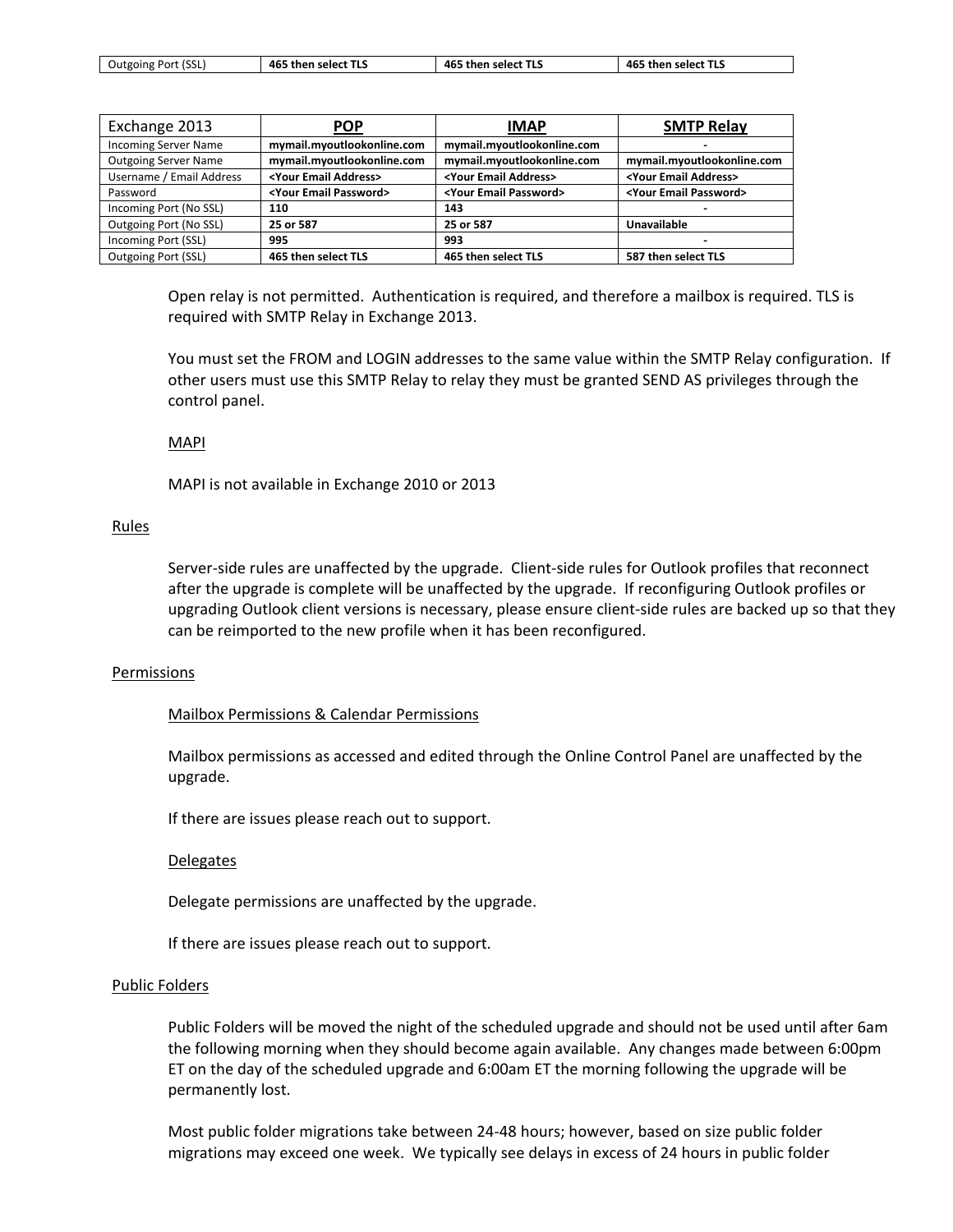migrations when their size exceeds 5GB. If Public Folders are business critical and need to be used daily we recommend you call customer support and request a Friday upgrade date to ensure sufficient time for completion over the weekend.

After the upgrade public folders may only be viewed using PC versions of Outlook and can no longer be viewed using webmail.

# Mail Enabled Public Folders

Public folders that are mail enabled will not be mail enabled after the upgrade occurs. Please compile and prepare to provide a list to support of all mail enabled public folders with their folder path and email address prior to the upgrade.

# **SharePoint**

At the time of the scheduled upgrade the SharePoint CNAME Record must be updated to point to: **s11spf01.instantsharepoint.com**

SharePoint and Exchange services are immutably tied together, and must therefore be upgraded at the same time. At the time of the scheduled upgrade, the SharePoint site will be set to Read-Only mode, and the upgrade performed on the site at the same time email is upgraded.

Under most circumstances, SharePoint sites go online by start of business the morning following the scheduled upgrade (6:00am ET). Depending on a number of factors it can take additional time to upgrade the SharePoint site possibly even exceeding 72 hours or more. If the SharePoint site is business critical and needs to be used daily we recommend contacting customer support and requesting a Friday upgrade date to ensure sufficient time for completion over the weekend.

# SharePoint SSL Certificate

In the case of a present SSL Certificate that uses an A Record which points to an IP address, no changes are required to the A Record as a result of the upgrade. A CNAME Record or update is not required. The upgraded site will become available per the above expectations. An example of a branded URL would b[e https://sharepoint.domain.com](https://sharepoint.domain.com/)

If the branded URL is not working please call support to report the issue, and as a temporary workaround provide your users with the link listed above until the issue can be resolved.

# Outbound Relay, Encryption, and TLS Connectors

# Outbound Relay

Outbound Relay through McAfee Premium Spam Filtering is unaffected by the upgrade.

# McAfee Email Encryption

McAfee Email Encryption through McAfee Premium Spam Filtering is unaffected by the upgrade.

# TLS Connectors

TLS Connectors configured through the McAfee Premium Spam Filtering Control Console are unaffected by the upgrade.